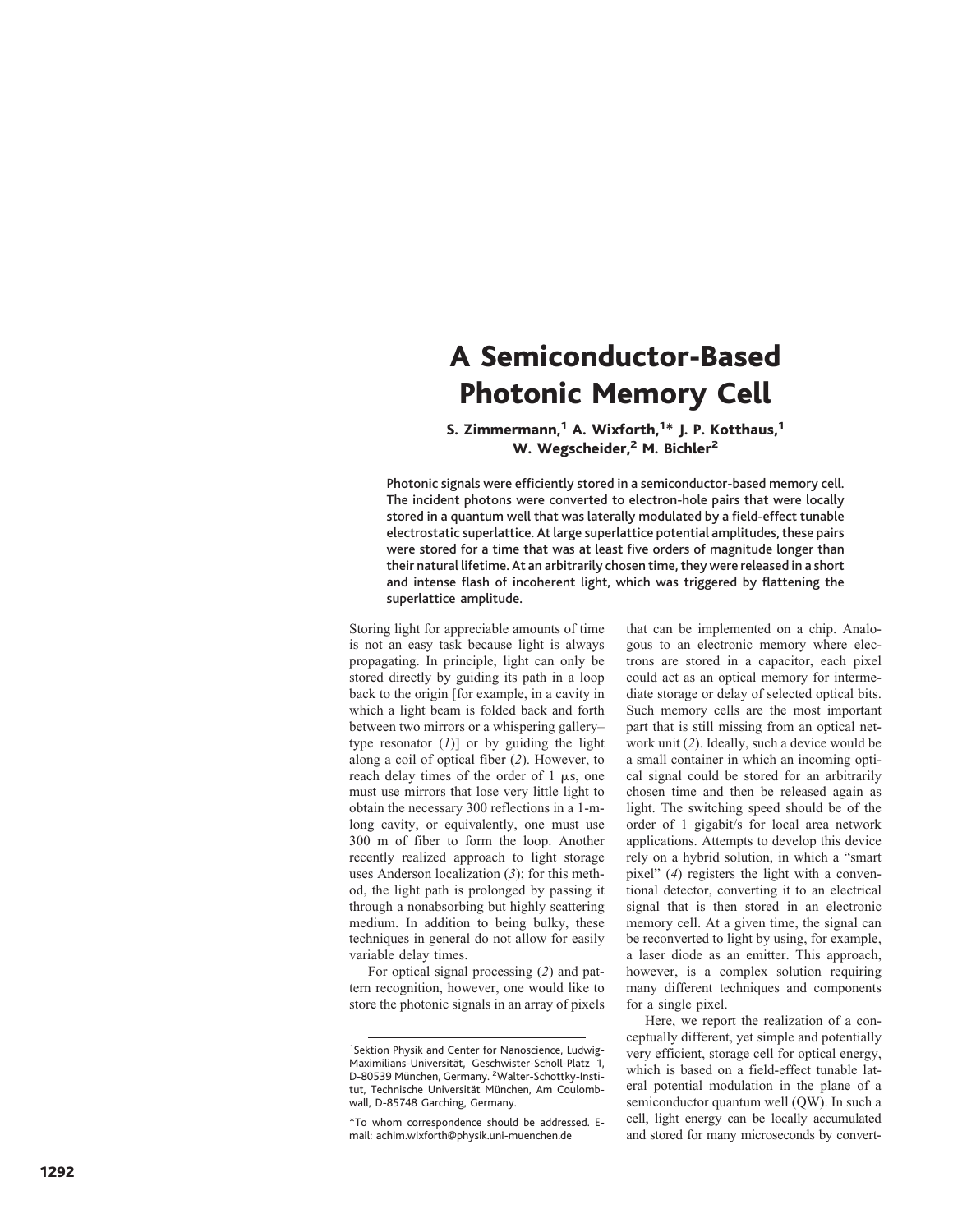ing it into spatially separated electron-hole (e – h<sup>+</sup>) pairs. At a chosen moment, the light can be reemitted from the cell in a short and intense flash. The radiative recombination lifetime of photogenerated e<sup>-</sup>h<sup>+</sup> pairs can be voltagetuned over many orders of magnitude from  $\sim$ 1 ns to several tens of microseconds (much longer storage times are anticipated). Analogous to electronic dynamic random access memory (DRAM), an optical DRAM can thus be realized, which we envision to be potentially very attractive for optical pattern recognition and image processing. Deliberate release of the light is achieved by triggering the radiative recombination of the stored charges. Each pixel cell can be very small, and storage and emission are controlled by low-voltage signals. However, the photoluminescence (PL) mechanism exploited for intermediate storage does not conserve the coherence of light.

For optical storage, both large absorption and long storage times are desired. Direct band gap semiconductors have strong absorption above the band gap, but the radiative lifetime of the photogenerated  $e^{-}h^{+}$  pairs usually is in the range of nanoseconds (*5*). In contrast, indirect band gap semiconductors have longer radiative lifetimes, yet the interband absorption is small. We combined strong interband absorption with variable lifetimes that were tailored by a low-voltage– induced lateral electrostatic superlattice. The lifetime of the radiative  $e^{-}h^{+}$  recombination in a QW can be tuned by the overlap between the  $e^-$  and  $h^+$  wave functions (5). When this



**Fig. 1.** (**A**) The optical memory cell, consisting of a semiconductor QW with two interdigitated metal gate electrodes on the surface. (**B**) Schematic cross section of the storage cell and the lateral electrostatic potential modulation in the plane of the QW caused by the applied gate voltages V<sub>1</sub> and V<sub>2</sub>. Photogenerated e<sup>-</sup>-h<sup>+</sup> pairs were spatially separated and stored in the modulated potential as indicated. The positions of the conduction band edge  $(C_B)$ , the Fermi level  $(E_F)$ , the valence band edge  $(V_B)$ , and the dominant components of the electric field (E field) are also indicated.

overlap is considerably reduced by spatially separating the photogenerated  $e^{-}h^{+}$  pairs, very long lifetimes can be achieved without losing the large absorption of the host material. Radiative recombination of the stored electrons and holes through a fast direct transition can then be triggered at a later arbitrary time by removing the electric potential modulation that is responsible for their spatial separation.

Recently, Rocke *et al.* (*6*) and Rufenacht *et al.* (*7*) showed that a spatial separation can be used to prolong the lifetimes of photogenerated electrons and holes in a QW. Rocke *et al.* (*6*) created a lateral potential modulation with a piezoactive sound wave propagating on the sample surface. At a remote location, radiative recombination of the transported bipolar charges was induced by flattening the potential modulation. Rufenacht *et al.* (*7*) used the built-in potential of a special coupled double QW and triggered the recombination by optically exciting the electrons into an energy state common to both QWs.

To store photonic signals, we used interdigitated gate electrodes on the surface of a QW heterostructure (Fig. 1A). A voltage difference that was applied to the gates resulted in a lateral type II potential superlattice with an electrically tunable amplitude in the plane of the QW (Fig. 1B). Upon illumination and for lateral electric field components that are strong enough to prevent the formation of excitons, the photogenerated electrons and holes drifted according to their respective charge along the gradient of the lateral potential into laterally opposite directions and accumulated in their respective potential minima (*6*). They can be stored in these minima for appreciable amounts of time because the overlap of the  $e^-$  and  $h^+$  wave functions is dramatically reduced, and they are confined to the potential minima in the plane of the QW. To release the stored light, we switched off the lateral potential modulation, which resulted in a flat band condition as in the unperturbed case. Attracted by their Coulomb interaction, the electrons and holes approached each other and hence increased the overlap of their wave functions dramatically. The result was an intense flash of luminescence light shortly after the potential modulation was switched off.

This storage mechanism relies on the elec-



**Fig. 2.** Photoluminescence spectroscopy verified the storage of photonic signals in the optical memory cell. The graph displays spectra at different experimental conditions and times. Laser and gate voltages were switched as indicated on the time axis. (**A**) Without potential modulation (*V*<sup>1</sup>  $V_2 = 0$  V;  $\Delta V = 0$  V), a single narrow PL line of photogenerated excitons was observed. (**B**) The application of small voltages  $(V_1 = -0.4 \text{ V}$  and  $V_2 = +0.6 \text{ V}$ ;  $\Delta V > 0 \text{ V}$ ; spatially separated electrons and holes in the lateral potential superlattice as indicated. (**C**) When the laser was switched off, no luminescence could be detected, and electrons and holes remained stored. (**D**) By resetting the gate voltage modulation to zero  $(V_1 = V_2 = 0 \text{ V}; \Delta V = 0 \text{ V})$ , a strong luminescence signal was observed from the recombination of the stored electrons and holes. au, arbitrary units.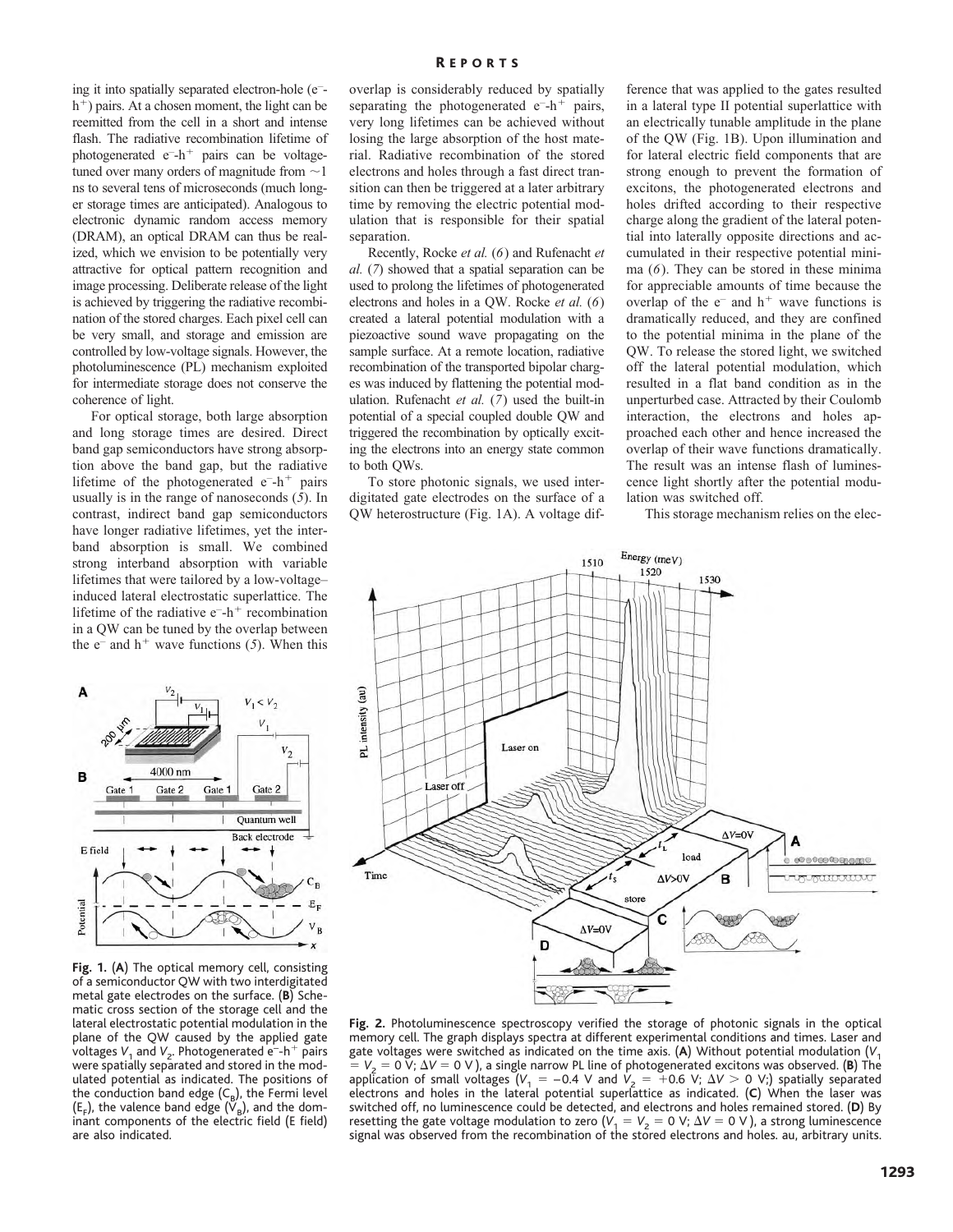trons and holes being separately confined in the plane of a QW and is, in principle, independent of the choice of semiconductor materials. In our experiment, we used a direct band gap GaAs-based QW that was grown by molecular beam epitaxy; the layered structure consisted of a Si-doped back electrode (donor density  $N_{\rm D} = 4 \times 10^{18}$  cm<sup>-3</sup>) that was grown on an undoped GaAs buffer and a 20-nmwide undoped QW that was sandwiched between two short-period AlAs-GaAs superlattice barriers. The QW and the back electrode were separated from the surface by distances of  $d_{\text{QW}} = 60$  nm and  $d_{\text{BE}} = 390$  nm, respectively. On top of the sample surface, we deposited a 10-nm-thick, semitransparent interdigitated Ti gate electrode of periodicity  $a = 4000$  nm. The width of the individual metal stripes was  $w = 1100$  nm, and the total gate electrode covered an area of  $A = 200$  $\mu$ m by 200  $\mu$ m. Both the total potential with respect to the back electrode and the amplitude of the lateral potential modulation could be controlled independently. In optimized samples, lateral modulations that are even larger than the effective band gap should be achievable. The resulting structure then would resemble a nipi (n-type/intrinsic/ptype/intrinsic) doping superlattice (*8*). In contrast, however, our superlattice was not created by a permanent doping modulation but rather by an easily tunable lateral potential modulation.

In the above geometry and with low voltages applied to the gates, we generated strong electric fields of up to 10 <sup>5</sup> V/cm, containing both vertical and lateral components. The vertical electric field components were strongest in areas underneath the gate electrodes and influenced the optical properties of the QW through the quantum-confined Stark effect (QCSE) (*9*). The lateral electric field components that are strongest in areas between the gate electrodes were responsible for the spatial separation of the  $e^-$  and  $h^+$ 



**Fig. 3.** Time-resolved luminescence signal after a storage time of  $t_{\rm s}$  = 17  $\mu$ s. Resetting the gate voltage difference to zero  $(\Delta V = 0 V)$  triggered an intense flash of light that left the cell within nanoseconds.

1294

states. For the comparatively large geometry and typical gate bias used, the wave function overlap between the spatially separated e<sup>-</sup> and  $h^+$  states was essentially zero.

The sample, stored at temperature  $T \approx 100$ K was illuminated by a pulsed laser diode of pulse power  $P = 165 \mu W$  at a wavelength of  $\lambda$  $= 820$  nm (1.58 eV) (that is, below the band gap energy of the QW barrier material), resulting in the generation of  $e^{-}h^{+}$  pairs in the QW. The light was focused on the gate with a spot size of  $\sim$ 100 mm in diameter. The luminescence from the sample was analyzed with a monochromator and a gated photomultiplier. The PL spectra from the sample for different experimental conditions at various discrete times were plotted (Fig. 2, A through D) with the corresponding lateral potential modulation. The gate voltages were chosen so that the Fermi level remained in the effective band gap; that is, we did not have free carriers in either band without illumination.

During the first step of the experiment (Fig. 2A), no bias difference was applied to the gates (voltage  $V_1 = V_2 = 0$  V; voltage difference  $\Delta V = 0$  V), and the sample was illuminated with the laser. The interdigitated gate behaved like a homogenous electrode, and the PL from the sample at an energy of about 1.5225 eV was the "usual" spatially direct PL line of a QW with a flat lateral band structure (*10*). At the given reduced sample temperature of  $T = 100$  K, this PL line was narrow and intense, which is typical for its excitonic origin. During the next time interval (Fig. 2B), a gate bias difference was applied to the gates ( $V_1 = -0.4$  V and  $V_2 =$  $+0.6$  V;  $\Delta V = 1$  V) while the sample was illuminated with the laser. Under this condition, the lateral potential modulation resulted in a well-resolved splitting of the PL into two lines (one at 1.515 eV and a weaker line at 1.5227 eV). This splitting and the relative intensities of the lines are characteristic for the induced strong lateral potential modulation, which is caused by the local QCSE underneath the individual gate stripes (*10– 12*). Their intensity ratio indicates exciton transport to areas underneath the stripes, where the QCSE is strongest and the exci-



**Fig. 4.** Time-delayed luminescence intensity *I*  $(l_0)$  intensity of the PL at  $t_s = 0$ ) for different  $t_s$ reflecting storage times in excess of 100  $\mu$ s.

tonic energies are minimal. The strong overall decrease of the PL intensity was caused by the spatial separation of the  $e^{-}h^{+}$  pairs (Fig. 2B). The time interval (Fig. 2B) during which the potential modulation and the laser were "on" simultaneously was referred to as the "loading time"  $t<sub>L</sub>$  because the minima of the lateral potential modulation were filled with electrons and holes.

The laser was then switched off (Fig. 2C), whereas the potential modulation was kept on. During this "storing time"  $t<sub>S</sub>$ , no PL was observed. The duration of  $t<sub>S</sub>$  can be chosen at will and was varied between typical durations of 1  $\mu$ s (as in Fig. 2) and 35  $\mu$ s. This period is  $\sim$ 10<sup>4</sup> times longer than the radiative lifetime of excitons in an unmodulated QW. During  $t_{\rm S}$ , the photogenerated electrons and holes were spatially separated by about onehalf of the modulation period and trapped in the lateral potential wells of the conduction and valence bands, respectively. PL was suppressed, as the wave function overlap in this case was negligible. The end of  $t<sub>S</sub>$  was defined by the instant at which the lateral potential modulation was turned off  $(V_1 =$  $V_2 = 0$  V;  $\Delta V = 0$  V). Because they were free to move under their mutual Coulomb attraction, the electrons and holes radiatively recombined, and a bright flash of luminescence light was observed coming from the sample (Fig. 2D), documenting the accumulation of electrons and holes during the loading interval (Fig. 2B) and their long-term storage (Fig. 2C). Because the energetic position of the luminescence flash (Fig. 2D) was identical with the position of the original PL lights in Fig. 2A, we conclude that the recombination of the stored charges was excitonic and originated from the spatially direct transition of a QW with homogeneous lateral bands, as defined by the choice of gate voltages. A proper choice of the total potential applied to the gates can be used to determine the wavelength of the delayed light (*10, 12*).

A time-resolved measurement of the intensity of the flash in Fig. 2D is shown in Fig. 3. The storage time in this case was  $t_s = 17$  $\mu$ s. The duration of the flash was shorter than the limit of our time resolution (20 ns), but we suppose, however, that the recombination time was much faster according to its excitonic nature. Our experiment showed that low-intensity photonic signals can be accumulated into the structure over long times and then be released at once in a bright short flash. The intensity of this flash as a function of the storage time  $t<sub>S</sub>$  is shown in Fig. 4. Even for the present unoptimized sample design, very long storage times can be achieved. We restricted ourselves to measurements of times up to  $35 \mu s$ , where the detected signal was still well above the noise level, but we anticipate the feasibility of storage times that are